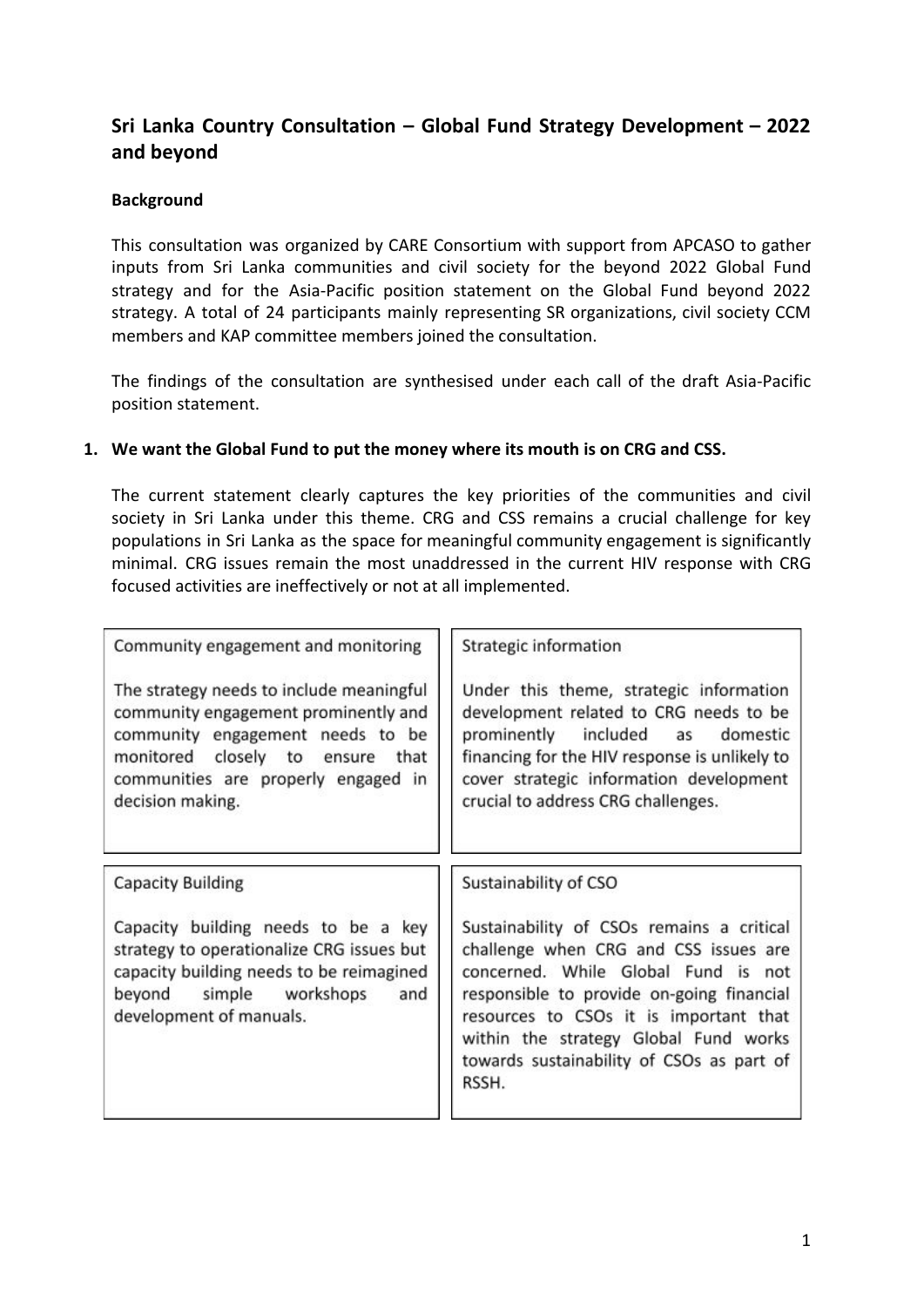Monitoring and accountability of community engagement

In Sri Lanka, community engagement is superficial and tokenistic. There are no known indicators to monitor community Most community engagement. often engagement lack transparency and accountability. Hence, monitoring and accountability for community engagement needs to be part of the Global Fund new strategy.

**Community System Strengthening** 

CSS needs to be a core aspect of the new strategy and a committed funding stream should be provided to CSS in every country grant and regional grant. This is crucial for countries such as Sri Lanka which may transition. Community systems in the country are not strong and decision makers are not acknowledging the community systems as a key part of health systems in general.

**2. We want the Global Fund to effectively fulfil its mandate on HIV, TB and malaria, first and foremost; only if there are corresponding and real scale up of funding from donors should the Global Fund consider broadening this mandate.** 

The Sri Lanka Communities and CS agrees that the Global Fund should focus on HIV, TB and Malaria in its next strategy. Sri Lanka is no way close to ending HIV by 2025 as per the goal of the National STD AIDS Control program. If the Global Fund mandate is expanded, it would further affect countries like Sri Lanka in achieving HIV targets.

| Expand inward not outward                                                                                                                                                                                                                                                                                                                                                                      | <b>Mental Health</b>                                                                                                                                                                                                                                                                                                               |
|------------------------------------------------------------------------------------------------------------------------------------------------------------------------------------------------------------------------------------------------------------------------------------------------------------------------------------------------------------------------------------------------|------------------------------------------------------------------------------------------------------------------------------------------------------------------------------------------------------------------------------------------------------------------------------------------------------------------------------------|
| Instead of expanding the mandate beyond<br>the three disease, expand it within the three<br>disease and key and vulnerable populations.<br>Explore how other medical challenges such<br>as NCDs, COVID-19, nutrition etc impact HIV,<br>TB and malaria responses among key and<br>vulnerable populations. This is important if<br>are to end the three diseases as<br>we<br>epidemics by 2030. | The Global Fund new strategy needs to<br>include mental health prominently. In<br>many interventions at the country level<br>health is overlooked. The<br>mental<br>mandate of the Global Fund need to<br>expand to include mental health within<br>the HIV, TB and malaria responses and<br>among key and vulnerable populations. |

Gender equality and gender based violence

The Global Fund mandate needs to be expended to include addressing gender based violence and gender equality more prominently. In Sri Lanka experience, gender based violence and gender equality is not a key part of the HIV interventions and this results in less comprehensive interventions.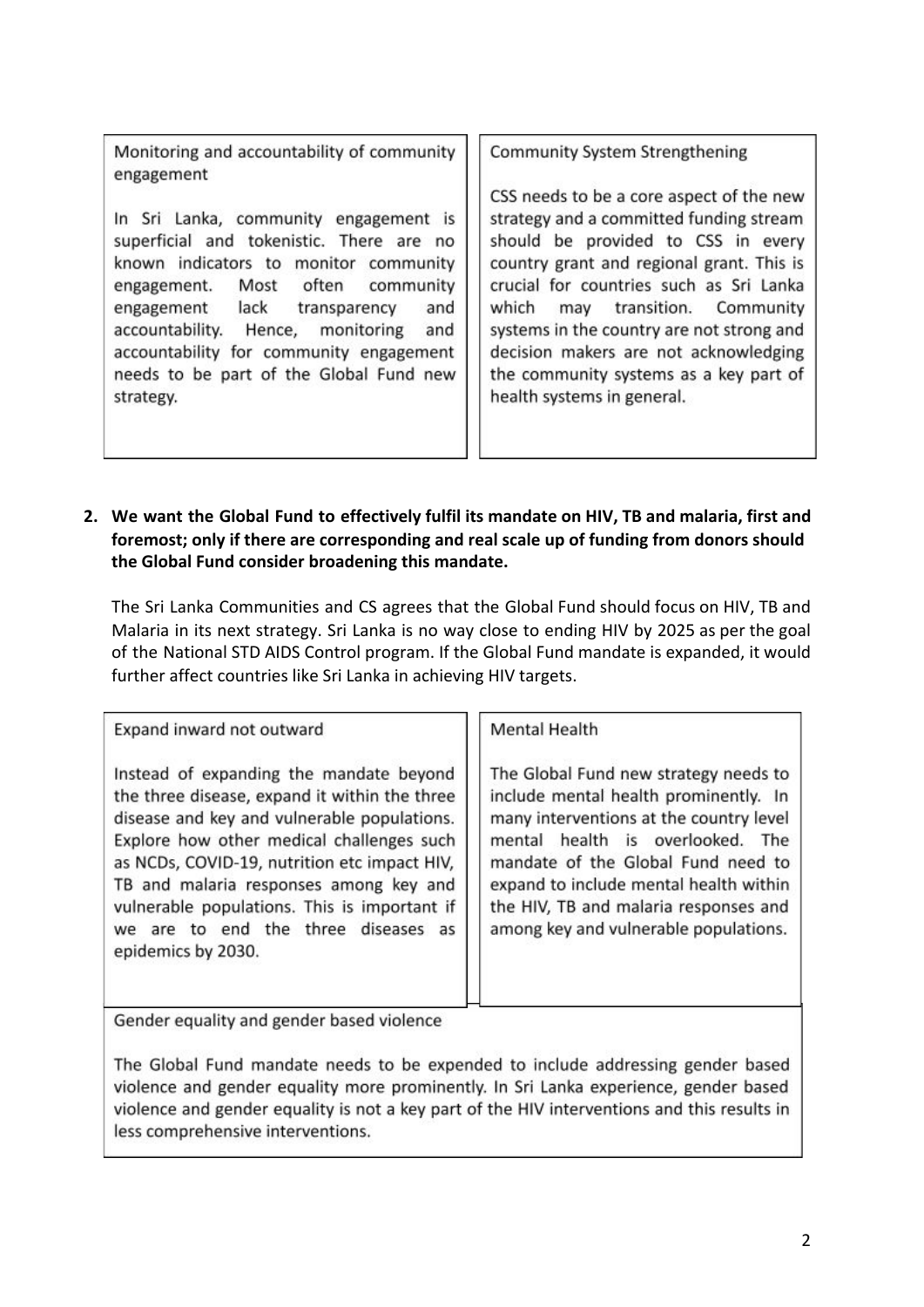# **03. We want the Global Fund to continue to put CRG and CSS approaches as cornerstones of pandemic and health emergency responses.**

Sri Lanka communities and civil society agree with this call. COVID-19 disproportionately affected key populations. People who use drugs and sex workers were specifically targeted by authorities as "spreaders of COVID-19". However, communities did not see any specific interventions by the PRs to address these challenges and any attempts to work with SR organizations and communities to explore effective strategies to ensure the continuation of HIV services and mitigate impacts.

 $\sim$  100

| Effective monitoring systems                                                                                                                                                                                                                                                                                                                                                                                                                                        | Mandatory emergency response plans                                                                                                                                                                                                                                                                                                                                                        |
|---------------------------------------------------------------------------------------------------------------------------------------------------------------------------------------------------------------------------------------------------------------------------------------------------------------------------------------------------------------------------------------------------------------------------------------------------------------------|-------------------------------------------------------------------------------------------------------------------------------------------------------------------------------------------------------------------------------------------------------------------------------------------------------------------------------------------------------------------------------------------|
| There are no community systems in Sri<br>Lanka to monitor the service delivery lags<br>due to COVID-19. No discussions are taking<br>place to assess the overall impact of the<br>pandemic on national HIV targets and<br>strategies to mitigate and bounce back.<br>Hence, the new strategy need to include<br>systems to monitor the impact of health<br>emergencies on the responses as COVID-19<br>will not be the only health emergency in<br>the near future. | Emergency responses to continue HIV, TB<br>and malaria response needs to be part<br>of the Global Fund new strategy. It is<br>important to note that this is not calling<br>to expand the Global Fund mandate<br>outward but inward. As part of this, we<br>suggest that Global Fund includes a<br>mandatory emergency response plan to<br>be included in the Funding request<br>process. |

# **04. We want a fully resourced Global Fund.**

Е

Sri Lanka communities and civil society fully agrees with this call and acknowledge that for a fully effective Global Fund we need a fully funded Global Fund.

# **05. We still want a Global Fund that is truly global – one that does not leave key, vulnerable, and marginalised communities behind, regardless of their country income classification.**

Sri Lanka communities and civil society agrees with this call and further highlights the importance in this call especially given that Sri Lanka may transition out of the Global Fund in the next few years.

# **Domestic Resources Mobilization**

Global Fund new strategy should prominently include facilitating substantial DRM at the country level and supporting communities and CS advocacy on DRM and financing commitments.

#### Monitoring and accountability

Developing monitoring and accountability systems for fully resourced disease responses needs to be part of the Global Fund new strategy especially for transitioning countries.